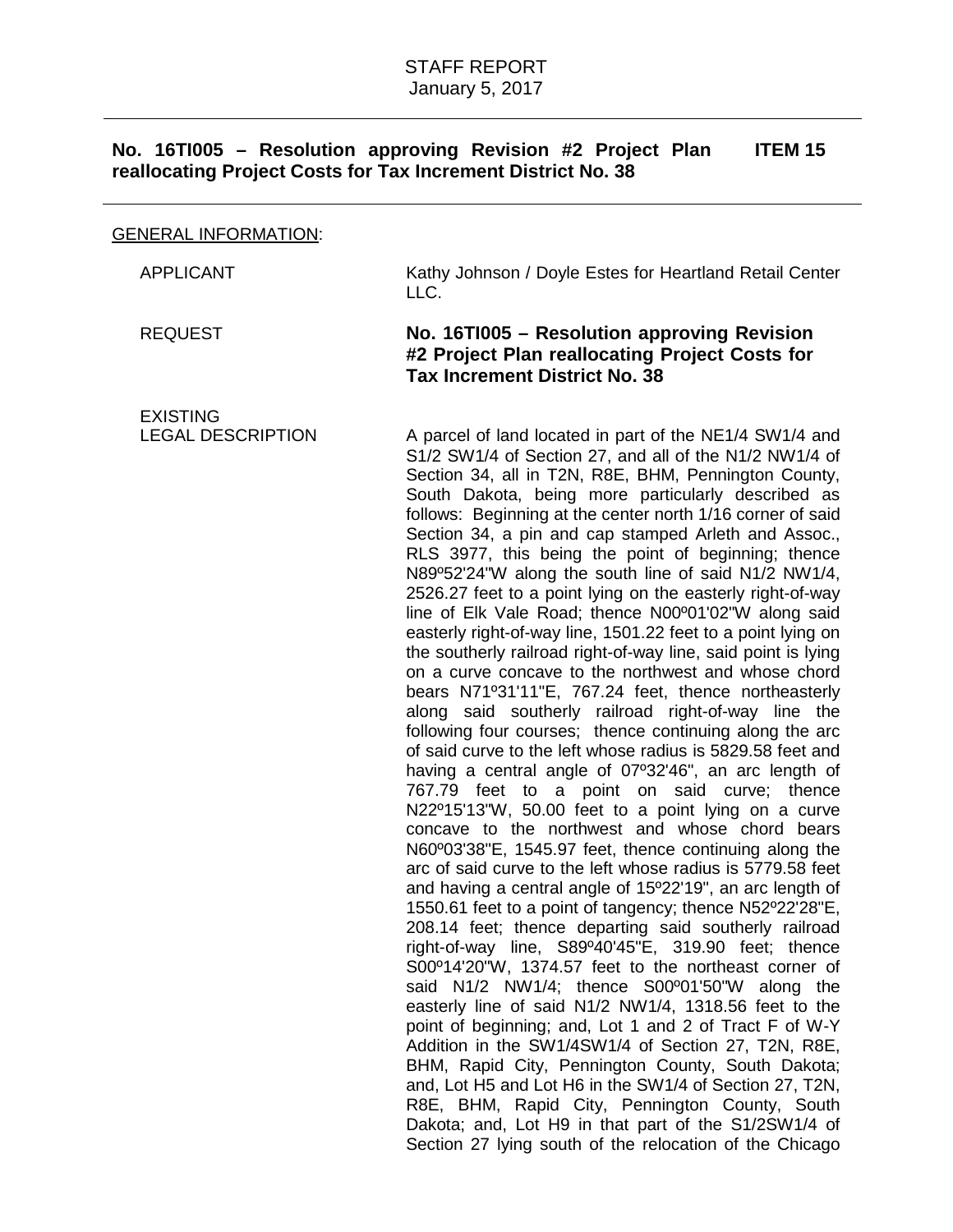and Northwestern Transportation Company right-of-way in T2N, R8E, BHM, Rapid City, Pennington County, South Dakota; and, the 33 foot section line right-of-way located south of Lot H9 in the S1/2SW1/4 of Section 27, T2N, R8E, BHM, Rapid City, Pennington County, South Dakota; and, all of the S1/2SE1/4 of Section 28 less Lot E of S1/2SE1/4, Section 28, T2N, R8E, BHM, Rapid City, Pennington County, South Dakota; and, Lots H3, H4, H5, H6, & H7 located in the NE1/4SE1/4 of Section 28, T2N, R8E, BHM, Rapid City, Pennington County, South Dakota; and, the existing US Highway 14 & 16 right-ofway prior to 1935 located in the N1/2SE1/4 of Section 28, T2N, R8E, BHM, Rapid City, Pennington County, South Dakota; and, Lot H3 of the SW1/4 of Section 28, T2N, R8E, BHM, Rapid City, Pennington County, South Dakota; and, Lot H1 and Lot H2 in the NW1/4NW1/4 of Section 34, T2N, R8E, BHM, Rapid City, Pennington County, South Dakota; and, Lot H1 and Lot H2 in the SW1/4NW1/4 of Section 34, T2N, R8E, BHM, Rapid City, Pennington County, South Dakota; and, Lot H-1 in the W1/2SW1/4 of Section 34, T2N, R8E, BHM, Rapid City, Pennington County, South Dakota; and, Lot H2 in the N1/2W1/2SW1/4 of Section 34, T2N, R8E, BHM, Rapid City, Pennington County, South Dakota as recorded in Highway Book 9 page 125; and, Lot H3 in the S1/2SW1/4 of Section 34, T2N, R8E, BHM, Rapid City, Pennington County, South Dakota; and, the 33 foot section line right-of-way located north of Lots H1 & H2 in the NW1/4NW1/4 of Section 34, T2N, R8E, BHM, Rapid City, Pennington County, South Dakota; and, the 33 foot section line right-of-way located south Lot H1 in the W1/2SW1/4 and Lot H3 in the S1/2 SW1/4 all located in Section 34, T2N, R8E, BHM, Rapid City, Pennington County, South Dakota; and, Lot H1 & Lot H2 in the E1/2NE1/4 of Section 33, T2N, R8E, BHM, Rapid City, Pennington County, South Dakota; and, Lot H2 in the E1/2SE1/4 of Section 33, T2N, R8E, BHM, Rapid City, Pennington County, South Dakota; and, Lot H1 in the SE1/4 of Section 33, T2N, R8E, BHM, Rapid City, Pennington County, South Dakota; and, the 33 foot section line right-of-way located north of Lots H1 & H2 in the E1/2NE1/4 of Section 33, T2N, R8E, BHM, Rapid City, Pennington County, South Dakota; and, the 33 foot section line right-of-way south of Lot H1 in the SE1/4 of Section 33 and south of Lot H2 in the E1/2SE1/4 of Section 33, all located in T2N, R8E, BHM, Rapid City, Pennington County, South Dakota; and, the 66 foot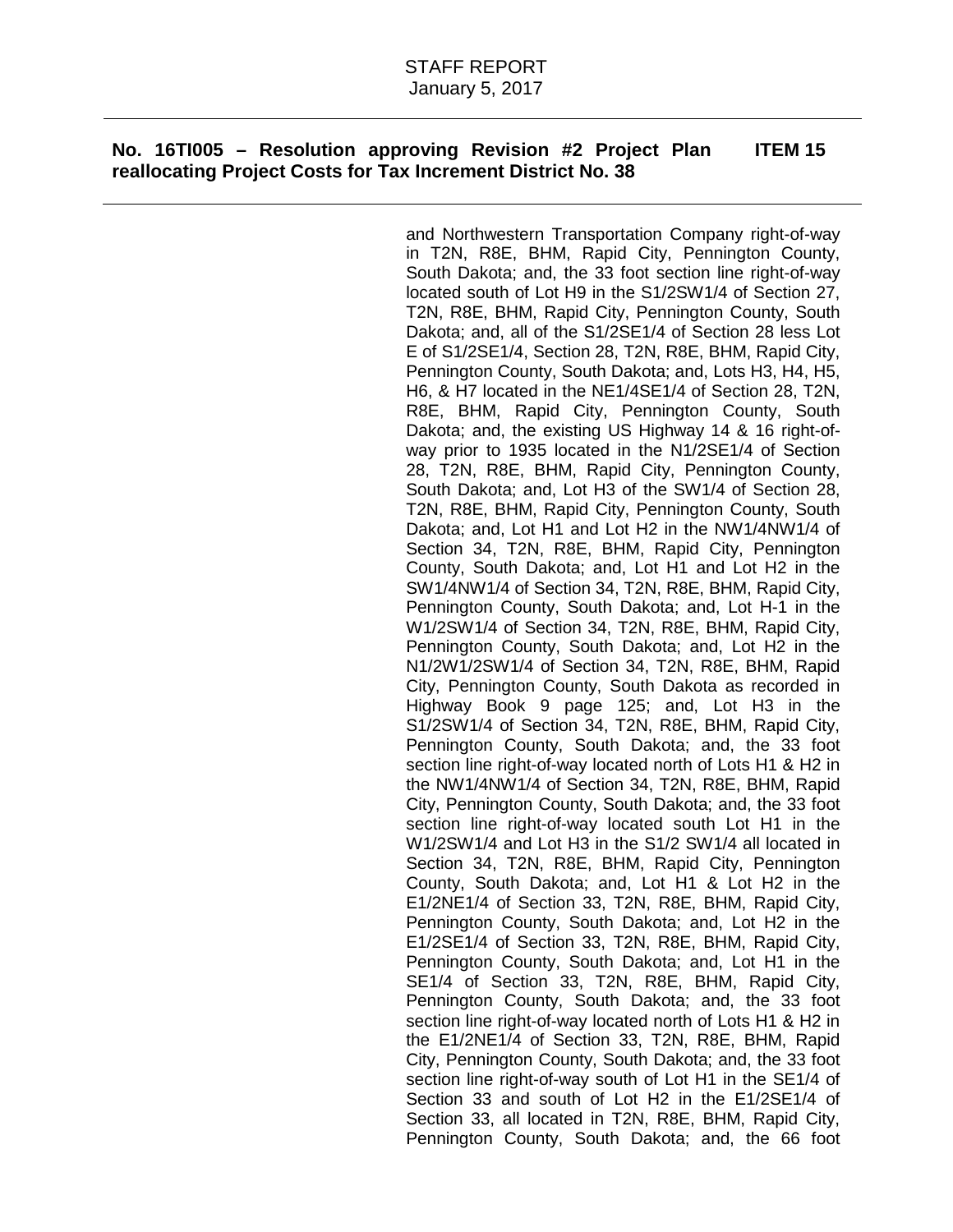Section line right-of-way located between Sections 33 & 34 in T2N, R8E, BHM, Pennington County, South Dakota; and, Lot H2 in the N1/2 of Government Lot 4 & Lot H3 in the S1/2 of Government Lot 4, located in Section 3, T1N, R8E, BHM, Rapid City, Pennington County, South Dakota; and, Lot H-1 in the NW1/4NW1/4 of Section 3, T1N, R8E, BHM, Rapid City, Pennington County, South Dakota; and, Lot H2 in the W1/2SW1/4NW1/4 of Section 3, T1N, R8E, BHM, Rapid City, Pennington County, South Dakota; and Lot H1 in the SW1/4NW1/4 of Section 3, T1N, R8E, BHM, Rapid City, Pennington County, South Dakota; and the 33 foot section line right-of-way located north of Lot H2 in the N1/2 of Government Lot 4 of Section 3 and Lot H1 in the NW1/4NW1/4 of Section 3, all located in T1N, R8E, BHM, Rapid City, Pennington County, South Dakota; and, Lot H1 in the NE1/4 of Section 4 and Lot H2 in Government Lot 1 of Section 4, T1N, R8E, BHM, Rapid City, Pennington County, South Dakota; and, the 33 foot section line right-of-way located north of Lot H1 in the NE1/4 of Section 4 and Lot H2 in Government Lot 1 of Section 4, T1N, R8E, BHM, Rapid City, Pennington County, South Dakota; and, 66 foot section line right-ofway located between Section 4 and Section 3 all located in T1N, R8E, BHM, Rapid City, Pennington County, South Dakota; and, the 30 foot dedicated right-of-way lying adjacent to Lot A of Lot 1R of Rushmore Regional Industrial Park, Section 4, T1N, R8E, BHM, Rapid City, Pennington County, South Dakota

PARCEL ACREAGE Approximately 160 acres

LOCATION Southeast quadrant of Elk Vale Road and Interstate 90

EXISTING ZONING Office Commercial District

FUTURE LAND USE

DESIGNATION Commercial and Industrial

SURROUNDING ZONING North: Office Commercial District

South: Low Density Residential District (Planned Development) East: General Commercial District West: General Commercial District

PUBLIC UTILITIES City water and sewer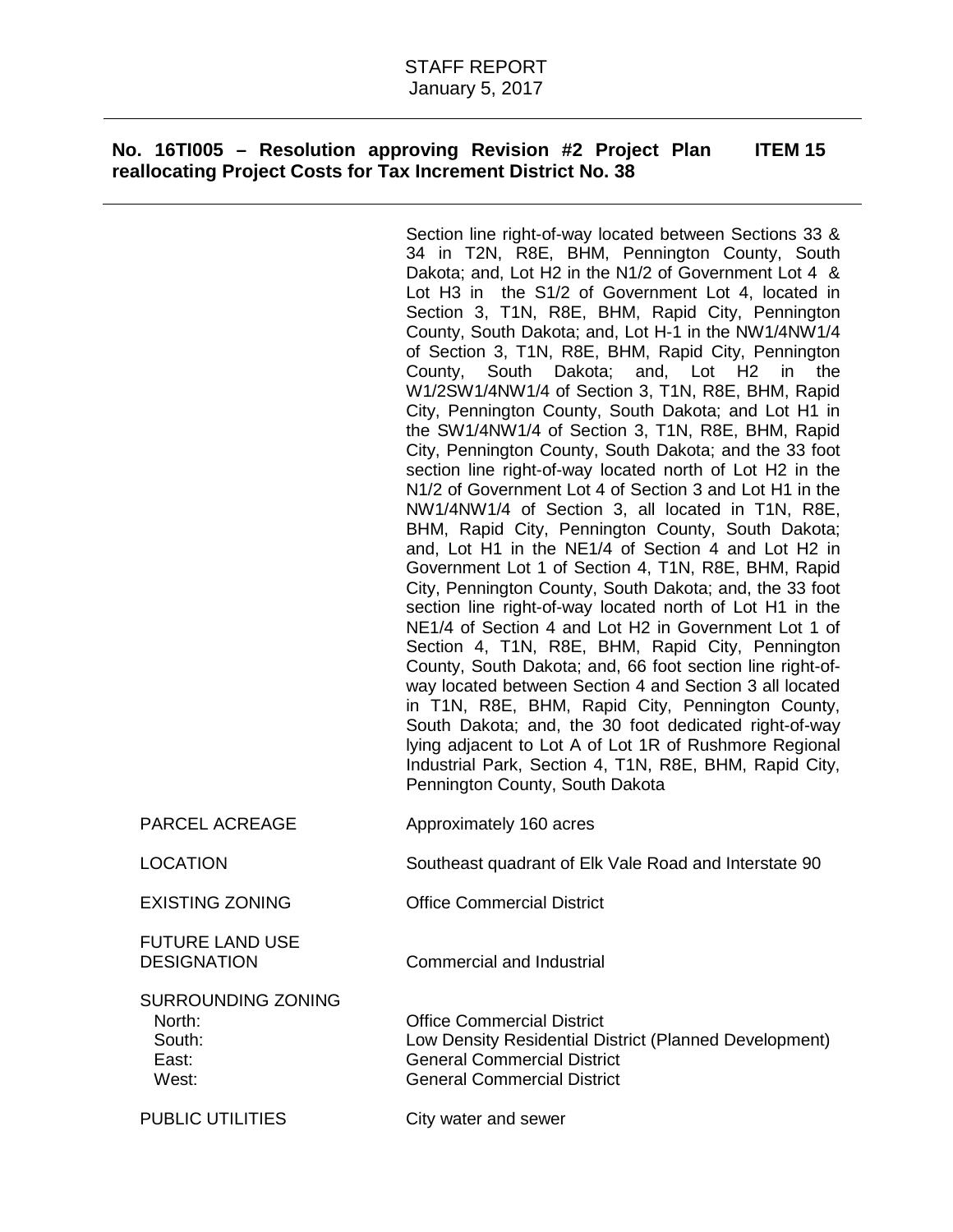DATE OF APPLICATION December 9, 2016

REVIEWED BY Patsy Horton / Nicole Lecy

- RECOMMENDATION: The Tax Increment Financing Committee recommended denial of the cost reallocation for Heartland Business Center Tax Increment District No. 38. The applicant appealed the decision to the Planning Commission who directed staff to prepare the revision to the Project Plan for TID #38 as presented in 16TI005.
- GENERAL COMMENTS: Tax Increment District No. 38 was approved by the City Council on February 17, 2003. The purpose of the District was to facilitate the development of commercial property located east of Elk Vale Road through the construction of public improvements including a water main from Beale Street, a sanitary lift station, a force main sewer extension, gravity sewer extension, two drainage detention dams, Eglin Street road improvements, a deceleration lane, intersection signalization and a 16 inch looped water main on Elk Vale Road.

The completed public improvements included the construction of Eglin Street from Elk Vale Road east just beyond the University Center; construction of two detention ponds, which included a large box culvert near the eastern boundary of the district; and installation of a water main to provide water to properties south along Elk Vale Road, connecting the water main to the new water tower east of Elk Vale Road, and connecting the water main at the Big Sky Business Park for additional water pressure providing a looped water system for fire protection.

Three of the original public improvement items identified for completion in the Project Plan approved in 2003 were not completed as part of the District funded public improvements. Those three included the sanitary sewer lift station, force main sewer extension and the traffic signal at Elk Vale Road and Eglin Street. The traffic signal was installed by the SDDOT at its cost. The sewer improvements were not needed when another developer installed the sewer utilities. The applicant is proposing to incorporate the \$680,000 from these three projects into overrun costs expended for the remaining public improvement items.

The Tax Increment District boundaries incorporate approximately 160 acres located generally in the southeast quadrant of Elk Vale Road and Interstate 90.

STAFF REVIEW: The 2003 base valuation of the District as determined by the South Dakota Department of Revenue is \$3,362,500 and will not change with this Revision. The State Department of Revenue has indicated that the 2016 year end assessed valuation of the District is now at \$37,797,400. This year end valuation provides evidence that the District has stimulated the general economic welfare and prosperity of the state through the promotion and advancement of industrial and commercial development as required in South Dakota Codified Law 11-9-8.

**Cost Reallocation**: Revision #2 reallocates the project costs by increasing the water main costs to \$386,962.03; Eglin Street Phase I costs to \$589,788.35; increasing the water main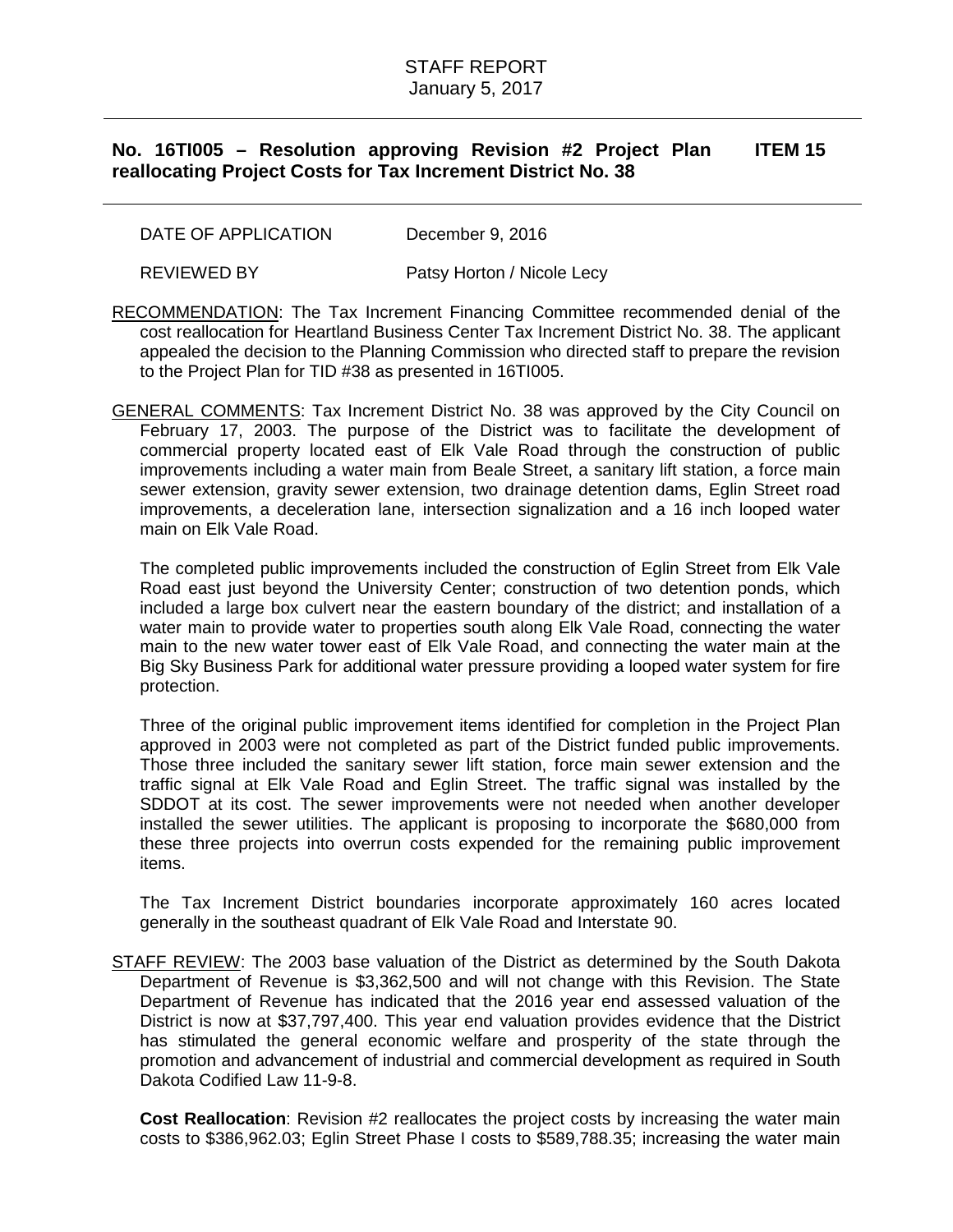loop by \$150,943.51; increasing the Water Main from East Anamosa Street by \$8,000; increasing Eglin Street Phase II by \$736,055.48; increasing the Phase II Detention Dam by \$135,887.09; and increasing the Engineering Design, Construction and Administrative costs for Phase II. The costs for the Lift Station (\$350,000), Sewer Force Main (\$210,000), Signaling the Intersection (\$120,000), Phase I Contingency Costs (\$300,400) and Phase II Contingency Costs (\$90,000) have been removed from the Project Plan; those costs have been redirected to the increased construction costs for the previously identified improvements. Additionally, the Financing Costs have been decreased by \$229,050.63.

An additional \$20,000 Imputed Administrative Fee paid to the City has been added in accordance with the Tax Increment Financing Guidelines.

In May 2004, the Council approved an Amendment to the Project Plan to include funding up to \$100,000 for an 880' water main installation from Eglin Street south to Anamosa Street. This water main was installed and provides access to water service for the properties along the west side of Elk Vale Road.

| <b>Description</b>                                           | <b>Project Plan</b><br>2003 | <b>Revision #1</b><br><b>Adjustments</b> | <b>Revision #1</b><br><b>Project Plan</b><br><b>Costs - 2004</b> | <b>Revision #2</b><br><b>Adjustments</b> | <b>Revision #2</b><br><b>Project Plan</b><br><b>Costs - 2016</b> |  |  |  |
|--------------------------------------------------------------|-----------------------------|------------------------------------------|------------------------------------------------------------------|------------------------------------------|------------------------------------------------------------------|--|--|--|
| <b>Phase I</b>                                               |                             |                                          |                                                                  |                                          |                                                                  |  |  |  |
| <b>Capital Costs:</b>                                        |                             |                                          |                                                                  |                                          |                                                                  |  |  |  |
| <b>Water Main</b>                                            | 300,000.00                  |                                          | 300,000.00                                                       | 86,962.03                                | 386,962.03                                                       |  |  |  |
| Eglin Street (Phase I)                                       | 460,000.00                  |                                          | 460,000.00                                                       | 129,788.35                               | 589,788.35                                                       |  |  |  |
| <b>Gravity Sewer</b>                                         | 132,000.00                  |                                          | 132,000.00                                                       |                                          | 132,000.00                                                       |  |  |  |
| <b>Deceleration Lane</b>                                     | 30,000.00                   |                                          | 30,000.00                                                        |                                          | 30,000.00                                                        |  |  |  |
| Detention Dam (Phase I)                                      | 100,000.00                  |                                          | 100,000.00                                                       |                                          | 100,000.00                                                       |  |  |  |
| <b>Lift Station</b>                                          | 350,000.00                  |                                          | 350,000.00                                                       | (350,000.00)                             | 0.00                                                             |  |  |  |
| Force Main                                                   | 210,000.00                  |                                          | 210,000.00                                                       | (210,000.00)                             | 0.00                                                             |  |  |  |
| Signalization Intersection                                   | 120,000.00                  |                                          | 120,000.00                                                       | (120,000.00)                             | 0.00                                                             |  |  |  |
| Water Main Loop                                              | 300,000.00                  |                                          | 300,000.00                                                       | 150,943.51                               | 450,943.51                                                       |  |  |  |
| Water Main from East Anamosa                                 |                             | 67,000.00                                | 67,000.00                                                        | 8,000.00                                 | 75,000.00                                                        |  |  |  |
| Road Crossing at Anamosa                                     |                             | 25,000.00                                | 25,000.00                                                        |                                          | 25,000.00                                                        |  |  |  |
| <b>Professional Service:</b>                                 |                             |                                          |                                                                  |                                          |                                                                  |  |  |  |
| Engineering Design, Construction<br>Administration (Phase I) | 200,200.00                  |                                          | 200,200.00                                                       | (12,899.29)                              | 187,300.71                                                       |  |  |  |
| <b>Necessary and Conv:</b>                                   |                             |                                          |                                                                  |                                          |                                                                  |  |  |  |
| Contingency Costs (Phase I)                                  | 400,400.00                  | (100,000.00)                             | 300,400.00                                                       | (300, 400.00)                            | 0.00                                                             |  |  |  |
| <b>Contingency Costs Amendment</b>                           |                             | 8,000.00                                 | 8,000.00                                                         | (8,000.00)                               | 0.00                                                             |  |  |  |

The following table depicts the Project Plan costs for the plan approved in 2003, 2004 and the current proposed changes: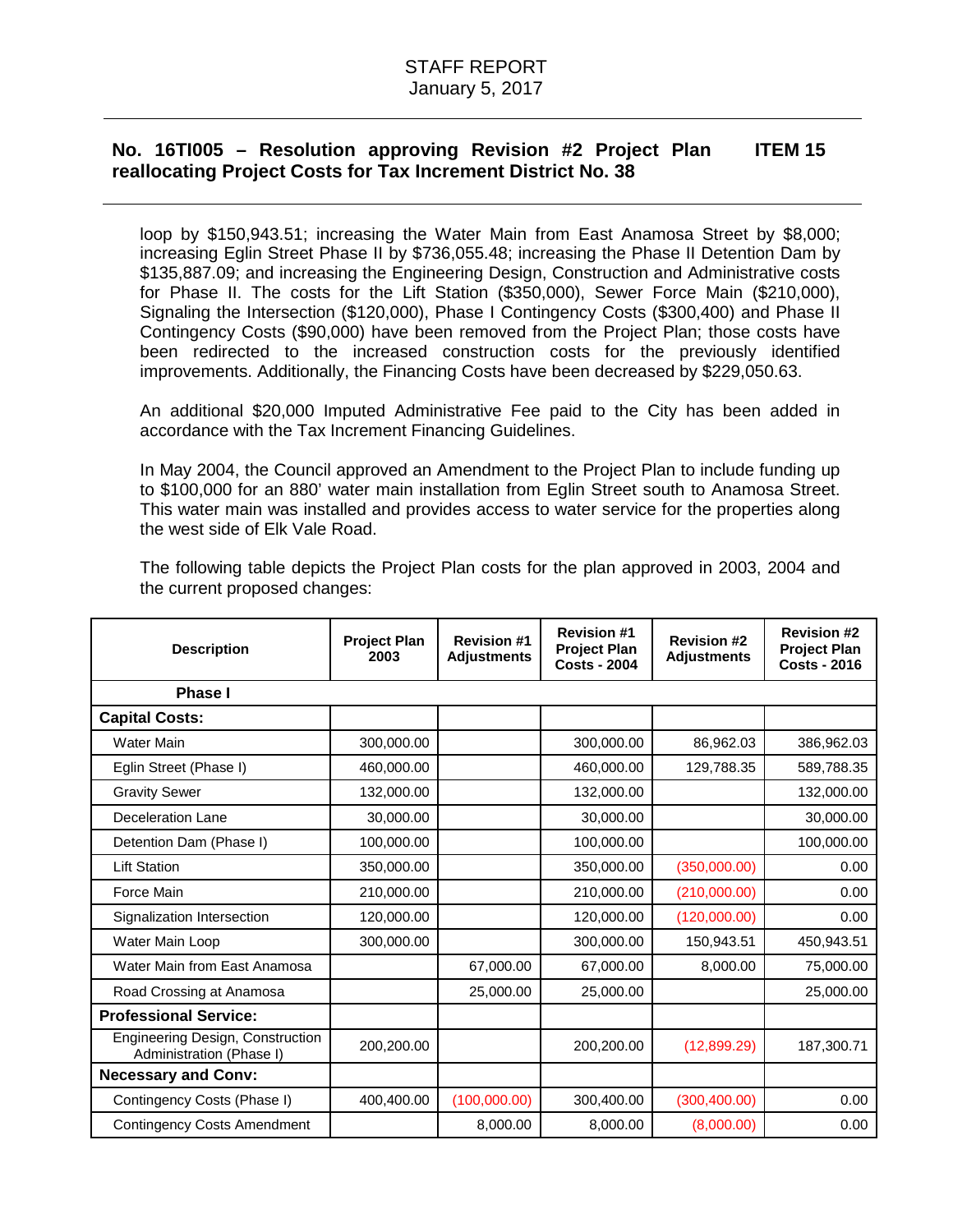| <b>Phase I Construction Total</b>                                    | 2,602,600.00                | 0.00                                     | 2,602,600.00                                                     | (625, 605.40)                            | 1,976,994.60                                                     |
|----------------------------------------------------------------------|-----------------------------|------------------------------------------|------------------------------------------------------------------|------------------------------------------|------------------------------------------------------------------|
| Financing:                                                           |                             |                                          |                                                                  |                                          |                                                                  |
| <b>Financing Interest</b>                                            | 1,937,299.48                |                                          | 1,937,299.48                                                     |                                          | 1,937,299.48                                                     |
| <b>Phase I Total</b>                                                 | 4,539,899.48                | 0.00                                     | 4,539,899.48                                                     | (625, 605.40)                            | 3,914,294.08                                                     |
|                                                                      |                             |                                          |                                                                  |                                          |                                                                  |
| <b>Description</b>                                                   | <b>Project Plan</b><br>2003 | <b>Revision #1</b><br><b>Adjustments</b> | <b>Revision #1</b><br><b>Project Plan</b><br><b>Costs - 2004</b> | <b>Revision #2</b><br><b>Adjustments</b> | <b>Revision #2</b><br><b>Project Plan</b><br><b>Costs - 2016</b> |
| <b>Phase II</b>                                                      |                             |                                          |                                                                  |                                          |                                                                  |
| <b>Capital Costs:</b>                                                |                             |                                          |                                                                  |                                          |                                                                  |
| Eglin Street (Phase II)                                              | 350,000.00                  |                                          | 350,000.00                                                       | 736,055.48                               | 1,086,055.48                                                     |
| Detention Dam (Phase II)                                             | 100,000.00                  |                                          | 100,000.00                                                       | 135,887.09                               | 235,887.09                                                       |
| Imputed Admin Fee                                                    |                             |                                          |                                                                  | 20,000.00                                | 20,000.00                                                        |
| <b>Professional Service:</b>                                         |                             |                                          |                                                                  |                                          |                                                                  |
| <b>Engineering Design, Construction</b><br>Administration (Phase II) | 45,000.00                   |                                          | 45,000.00                                                        | 72,713.46                                | 117,713.46                                                       |
| <b>Necessary and Conv:</b>                                           |                             |                                          |                                                                  |                                          |                                                                  |
| Contingency Costs (Phase II)                                         | 90,000.00                   |                                          | 90,000.00                                                        | (90,000.00)                              | 0.00                                                             |
| <b>Phase II Construction Total</b>                                   | 585,000.00                  | 0.00                                     | 585,000.00                                                       | 874,656.03                               | 1,459,656.03                                                     |
| Financing:                                                           |                             |                                          |                                                                  |                                          |                                                                  |
| <b>Financing Interest</b>                                            | 1,685,979.65                |                                          | 1,685,979.65                                                     | (229,050.63)                             | 1,456,929.02                                                     |
| <b>Phase II Total</b>                                                | 2,270,979.65                | 0.00                                     | 2,270,979.65                                                     | 645,605.40                               | 2,916,585.05                                                     |
| <b>Construction Cost Totals</b>                                      |                             |                                          |                                                                  |                                          |                                                                  |
| Phase I Total                                                        | 2,602,600.00                | 0.00                                     | 2,602,600.00                                                     | (625, 605.40)                            | 1,976,994.60                                                     |
| Phase II Total                                                       | 585,000.00                  | 0.00                                     | 585,000.00                                                       | 874,656.03                               | 1,459,656.03                                                     |
| <b>Total Construction Costs</b>                                      | 3,187,600.00                | 0.00                                     | 3,187,600.00                                                     | 249,050.63                               | 3,436,650.63                                                     |
|                                                                      |                             |                                          |                                                                  |                                          |                                                                  |
| <b>Financing Cost Totals</b>                                         |                             |                                          |                                                                  |                                          |                                                                  |
| Phase I Total                                                        | 1,937,299.48                |                                          | 1,937,299.48                                                     | 0.00                                     | 1,937,299.48                                                     |
| Phase II Total                                                       | 1,685,979.65                |                                          | 1,685,979.65                                                     | (229,050.63)                             | 1,456,929.02                                                     |
| <b>Total Financing Costs</b>                                         | 3,623,279.13                |                                          | 3,623,279.13                                                     | (229, 050.63)                            | 3,394,228.50                                                     |
| <b>Total Project Plan Costs</b>                                      | 6,810,879.13                | 0.00                                     | 6,810,879.13                                                     | 0.00                                     | 6,810,879.13                                                     |
|                                                                      |                             |                                          |                                                                  |                                          |                                                                  |

**District Payoff**: The original amortization schedule estimated the interest rate at 9% with a cumulative interest expense of \$3,623,279.13. The amortization schedules prepared for this revision utilizes a current interest market rate of 6%.